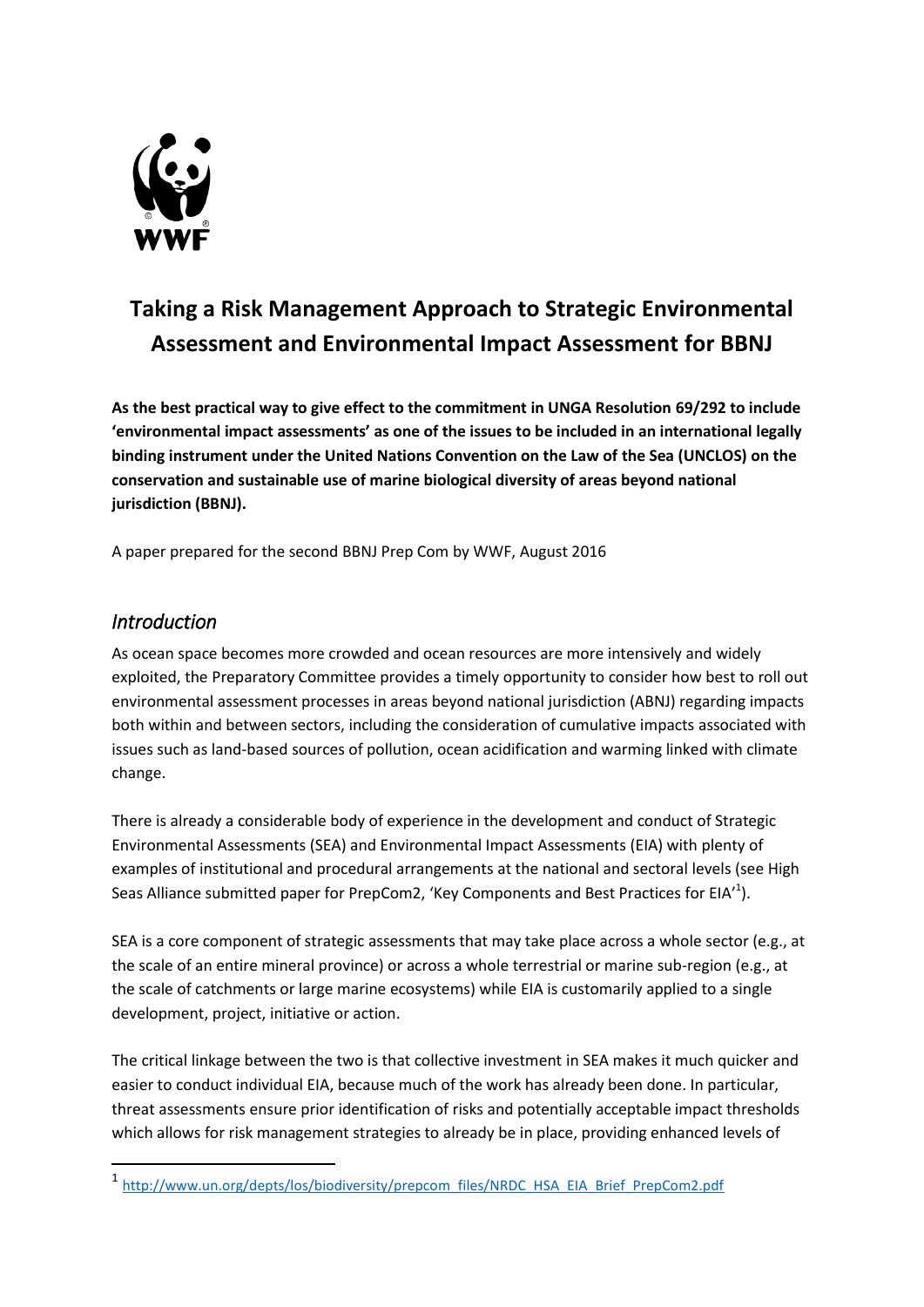certainty for operators. SEA also provides the appropriate framework for spatial planning including the application of area-based management tools (ABMT) to give effect to plans.

There is no need to reinvent the wheel. We can explore opportunities to adapt appropriate examples to the BBNJ context where, currently, independent sectoral management bodies operate independently without cross-sectoral coordination or oversight arrangements at appropriate regional scales. From this wealth of experience, WWF would like to draw particular attention to three aspects:

(i) the use of Environmental Risk Assessment as the fundamental approach to both deciding whether activities should proceed and setting conditions on which they may proceed; (ii) the use of Environmental Management Plans (EMPs), at both strategic and operational levels, to focus decision-making; and

(iii) the need for enhanced cooperation to support Integrated Ocean Management (IOM) within which inter-sectoral oversight within ABNJ can be achieved (see WWF's submission On Enhanced cooperation and Effective Dispute Resolution to the Chair for PrepCom1<sup>2</sup>).

### **Principles of the proposed SEA/EIA approach**

1

There should be high levels of precautionary management and impact mitigation to deal with uncertainty, reflecting that, in the ABNJ context, levels of knowledge and understanding are often lower than for terrestrial and coastal ecosystems.

There should be a framework of conservation and sustainable use objectives on which to base targets to act as triggers for decision-making, especially regarding thresholds for levels of impact at appropriate scales from ocean basins, through large marine ecosystems and bioregions to local finescale granularity. Data sets at different temporal and spatial scales should be developed and maintained to support such decision-making, including triggers to suspend or abandon activities if threshold levels of serious harm are reached.

SEAs should be comprehensively broad so that the full range of potential threats, including plans, policies and programmes as well as activities, can be identified and associated impacts, including their synergies and interactions, identified and mitigated. In this way, all individual activities can be effectively subject to EIAs by ensuring they are subject to the appropriate level of assessment. While, at the other end of the scale, consideration can be given to ocean acidification and other climate change effects and their interactions with or threats to proposed activities within the context of a given ecosystem or bioregion. Furthermore, assessments should include both the water column and benthic environments and the interactions and connectivity between them, especially in terms of ecosystem function.

It is important to appreciate that different trigger levels regarding the likelihood of serious harm or significant adverse impacts/change may be warranted in different situations. A common situation which arises in the preparation of environmental impact statements is where substantial evidence may be collected but remains insufficient to support conclusions necessary to allow proposals to

<sup>2</sup> [http://www.un.org/depts/los/biodiversity/prepcom\\_files/WWF\\_BBNJ\\_Prep\\_Com\\_1\\_2016.pdf](http://www.un.org/depts/los/biodiversity/prepcom_files/WWF_BBNJ_Prep_Com_1_2016.pdf)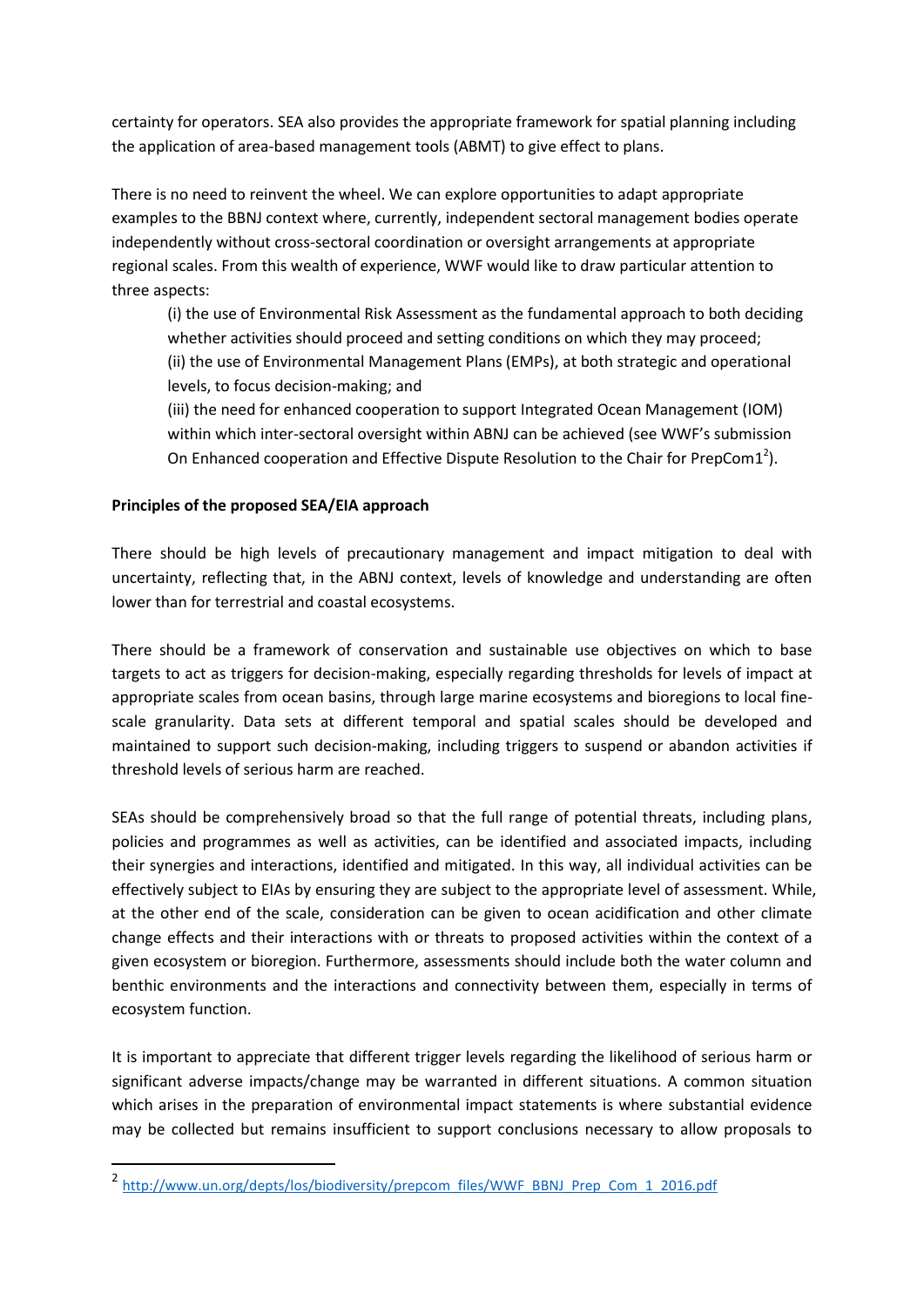proceed. Poor information bases should result in delays to project assessment while critical information gaps are filled.

## *Discussion*

 $\overline{\phantom{a}}$ 

<span id="page-2-0"></span>In national situations, in both marine and terrestrial contexts, EIAs are often conducted without prior SEA such that individual developments risk being presented as 'faites accomplies' – the absence of a procedural opportunity to consider whether or not a development should proceed can lead to unnecessary use conflicts and individual project proposals that are not as transparent as required under international law.<sup>3</sup> The commitment to negotiate an implementing agreement to UNCLOS on marine biodiversity beyond national jurisdiction (BBNJ) provides a historic opportunity to develop a new comprehensive impact assessment regime that builds on past national experiences and avoids past mistakes while adapting to the peculiarities of managing activities in ABNJ.

States have committed to taking a holistic approach to overcome current fragmentation of governance and management of activities in ABNJ. To achieve this goal, a comprehensive framework for conducting SEAs/EIAs needs to be a core element of such an approach. New institutions are needed at the appropriate regional scale to conduct, enable and oversee assessments that can: identify threats from all sources; ensure cross-sectoral coordination; deal with cumulative impacts both within and across sectors; and exploit opportunities to capture synergies and efficiencies; build and maintain sources of information and expertise available to all. In this way, effective oversight of use of ocean space and resources can ensure that different ecosystems are not stressed beyond their particular capacities to cope.

SEAs can provide and subsequently inform the holistic framework that can ensure the proper identification and assessment of potential impacts of planned policies and programmes as well as specific individual activities in ABNJ to inform subsequent governance and management interventions. Such a **proposed hierarchical holistic, interlinked and iterative framework** would include:

- 1. The establishment of regional coordination and oversight bodies, as subsidiary bodies of a global conference of the parties (COP), with appropriate mandates and with membership open to all states with an interest in BBNJ of that region (and open to observers from relevant inter-governmental and non-governmental organisations). Their mandates would include responsibility for conducting, enabling and overseeing SEA arrangements tailored to relevant circumstances.
- 2. The use of regional environmental assessments (REAs) to allow multi-disciplinary broadbrush threat assessment, engaging all relevant stakeholders, at appropriate scales to allow both comprehensive identification of threats and formulation of appropriate responses.

<sup>3</sup> E.g. UNCLOS, Art. 206, Rio Declaration on Environment and Development, Principles 10 and 19; See also *Pulp Mills on the River Uruguay (Argentina vs. Uruguay)* Judgment, I.C.J. Reports 2010. At [http://www.icj](http://www.icj-cij.org/docket/index.php?p1=3&p2=3&case=135&p3=4)[cij.org/docket/index.php?p1=3&p2=3&case=135&p3=4;](http://www.icj-cij.org/docket/index.php?p1=3&p2=3&case=135&p3=4) *South China Sea Arbitration* (*The Republic of the Philippines vs The People's Republic of China*) Award, PCA Case No 2013-19. At http://www.pcacases.com/pcadocs/PH-CN%20-%2020160712%20-%20Award.pdf Paras. 987-991.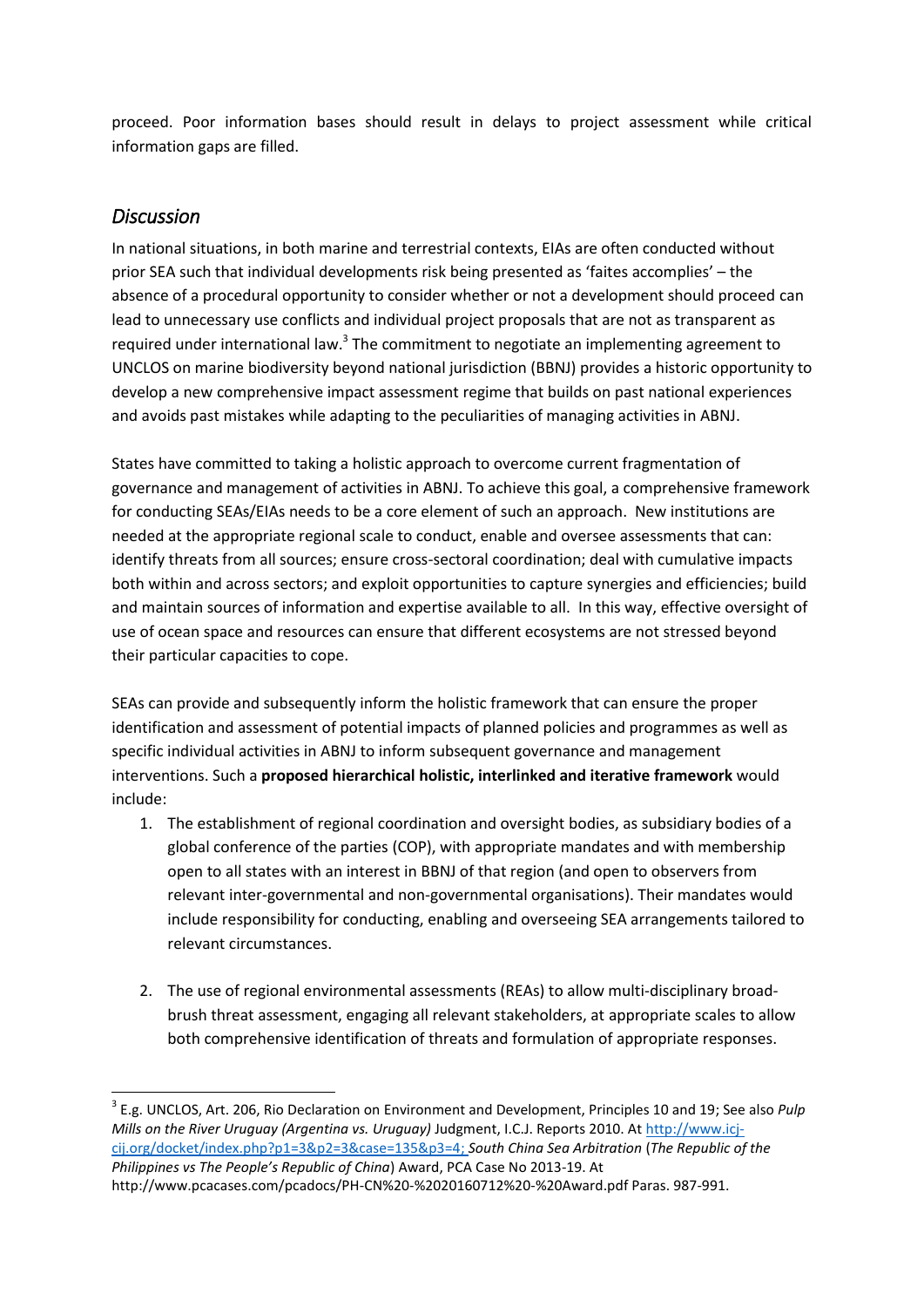- 3. Transboundary EIAs (TEIAs) are needed to deal with the extraordinary fluidity of marine ecosystems, especially if compared to terrestrial ones – effective management of BBNJ not only involves management of a complex set of relationships between sectoral bodies with ABNJ competencies but also relationships with myriad coastal states with competencies over their respective exclusive economic zone (EEZs) and, in cases, extended continental shelf.
- 4. The conduct of high resolution risk assessments that would bring all these threat and response considerations together in realistic cumulative effects and risk mapping exercises using a variety of methods<sup>4</sup> to inform appropriate management measures would then follow. Furthermore, quantitative spatial planning tools can overlay areas important for biodiversity, such as ecologically or biologically significant marine areas (EBSAs) and particular EBSA features<sup>5</sup>, vulnerable marine ecosystems (VMEs), Important Bird Areas (IBAs), Important Marine Mammal Areas (IMMAs), among others. This material then feeds into larger-scale, strategic environmental management plans which can bring together information on cumulative impacts of activities both within and across sectors at appropriate regional scales, while also considering interactions with other factors such as ocean acidification and warming linked to climate change.
- 5. All accumulated strategic level work then provides an information base for conducting individual project-specific EIAs that result in development of specific EMPs that set conditions within which activities may proceed.

In each one of these phases, applicable general principles of international law, such as those reflected in the Rio Declaration on Environment and Development, would guide deliberations. Appropriate application of the precautionary principle is an important example, given the variable and often limited availability of scientific information in ABNJ.

Importantly, this iterative approach from the strategic regional and sectoral levels to the specific developments and activities provides a feedback mechanism to allow science-based, pragmatic and transparent decision-making that covers not only whether an activity should take place but also setting conditions that reflect varying risk probabilities for threats with varying potential impacts to ensure effective protection, particularly in sensitive areas – e.g. in EBSAs, VMEs, IBAs, IMMAs, etc.

A key consideration in this regard, is the use of adaptive environmental management to allow risk and threat assessments and responses to be modified on the basis of operational experience. This is

**.** 

<sup>4</sup> See Halpern, Benjamin S., Shaun Walbridge, Kimberly A. Selkoe, Carrie V. Kappel, Fiorenza Micheli, Caterina D'Agrosa, John F. Bruno et al. "A global map of human impact on marine ecosystems." Science 319, no. 5865 (2008): 948-952; For quantitative spatial patterns of human uses methodology on cumulative effects, see also Halpern, Benjamin S., Carrie V. Kappel, Kimberly A. Selkoe, Fiorenza Micheli, Colin M. Ebert, Caitlin Kontgis, Caitlin M. Crain, Rebecca G. Martone, Christine Shearer, and Sarah J. Teck. "Mapping cumulative human impacts to California Current marine ecosystems." Conservation letters 2, no. 3 (2009): 138-148.

<sup>&</sup>lt;sup>5</sup> It is important to note that areas that meet the EBSA criteria are not necessarily homogenous. In other words, one EBSA can contain a number of biological and ecological features that merited its description by meeting individual criterion. Therefore, in a finer scale, disaggregate spatial data for each area found to meet the EBSA criteria would add value to any threat/risk assessment exercise.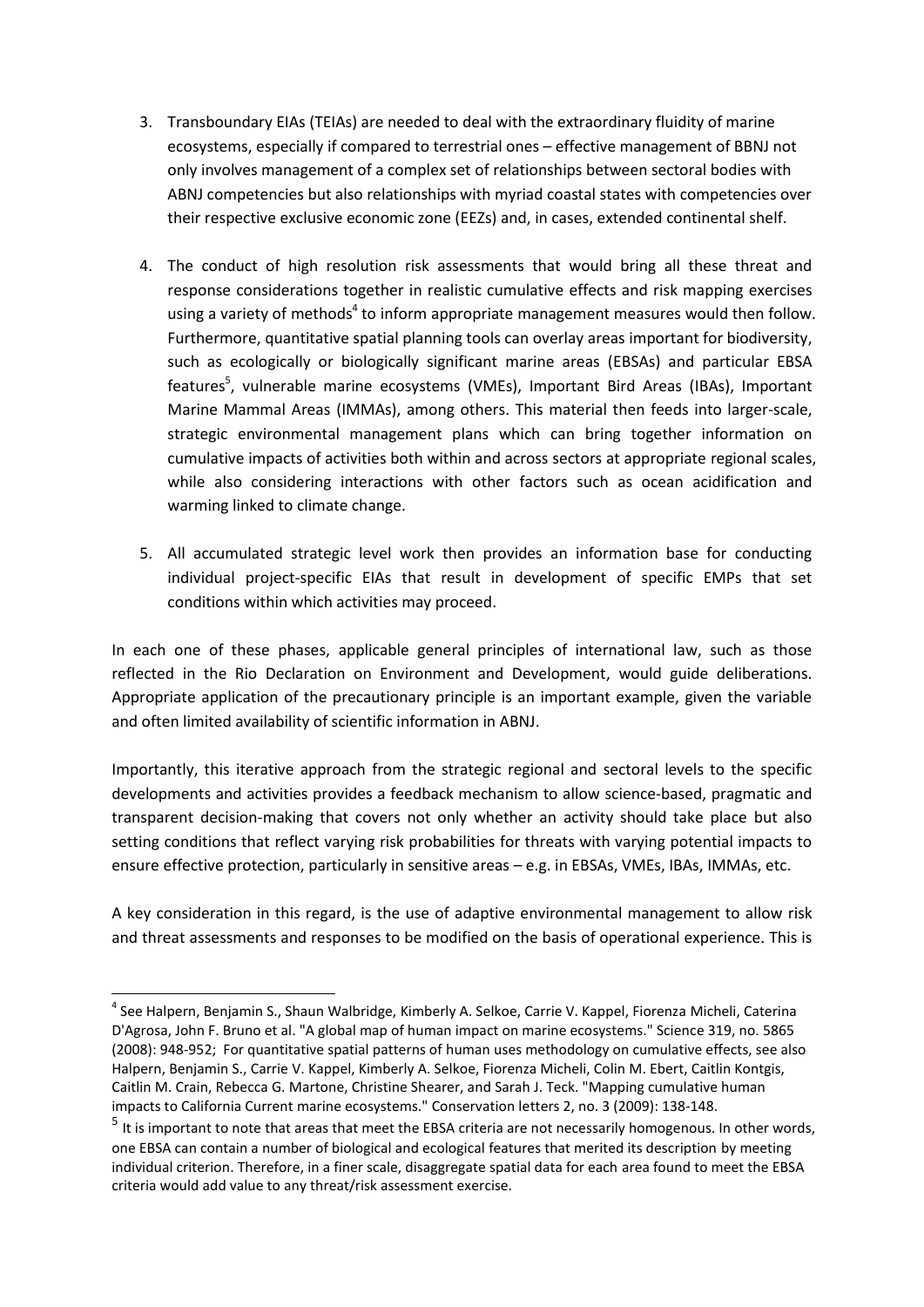a critical component of the iterative process that allows efficiencies to be captured by evolving better ways of doing things.

Finally, no SEA/EIA process is complete without an effective review component. Key elements being regularity, independence, and notice and consultation, including public consultation (see Rio Declaration Principles 10 & 19). Adaptive management then allows the outcomes of such reviews to be incorporated into modifications to all stages of the SEA/EIA process, including operational EMPs. This is a key pathway whereby new data and new scientific understanding can be incorporated into deliberations and the decision-making process.

In the context of this iterative approach, EIAs can be used as a procedural tool for undertaking more fine scale and detailed risk assessments when and where deemed appropriate. For instance, EBSAs often contain multiple biological features unevenly spread within their limits, which need 'unpacking' at fine scale. This helps with risk management – an assessment 'tool', used in the broader oceans context, that helps establish the 'why, when and how' for using management and operational 'tools' efficiently and effectively.

To be effective and comprehensive, various stages in the EIA/SEA process need to be correctly placed in the overall institutional and procedural framework. Key questions include: what needs to be determined globally or regionally (e.g., standards and guidelines, data management), what needs to be controlled sectorally or cross-sectorally (e.g., conduct of assessments and formulation of conditions), where are the boundaries of regional coordination and sectoral control (e.g., who sets regulations and who's responsible for compliance and enforcement).

One of the key reasons why WWF believes that regional subsidiary bodies should be established under the new implementing agreement to UNCLOS, is to oversee the establishment of inevitably complex relationships, not only between sectoral bodies with competencies in ABNJ, but also with and between coastal states in respect of their EEZs and extended continental shelves in accordance with international law, including UNCLOS. Reflecting marine ecosystems' lack of respect for jurisdictional boundaries, TEIAs constitute an obligation under international law,<sup>6</sup> and are necessary to ensure that assessment processes are sufficiently comprehensive and management responses are effective. Management of plumes from minerals activity is a good example – potentially impacting across both boundaries and uses.

### **Suggested Institutional and Procedural Mechanisms:**

**.** 

 EIAs need to be conducted pursuant to global standards adopted by a COP pursuant to the proposed new UNCLOS implementing agreement. These standards would include commitments to implement not only relevant provisions of all applicable international law but also decisions of relevant international bodies. Regional guidelines to give effect to these global principles would be maintained and kept up to date by regional oversight bodies established as subsidiary bodies of the agreement's COP, acting in cooperation with

<sup>6</sup> See *Pulp Mills Case* supra note [3;](#page-2-0) See also International Law Commission, 'Draft Articles on Responsibility of States for internationally wrongful acts', in *Report of the International Law Commission*, Fifty-Third Session, UN GAOR, 56<sup>th</sup> Sess., Supplement no. 10, UN Doc. a/56/10, 42 (2001), Art 48.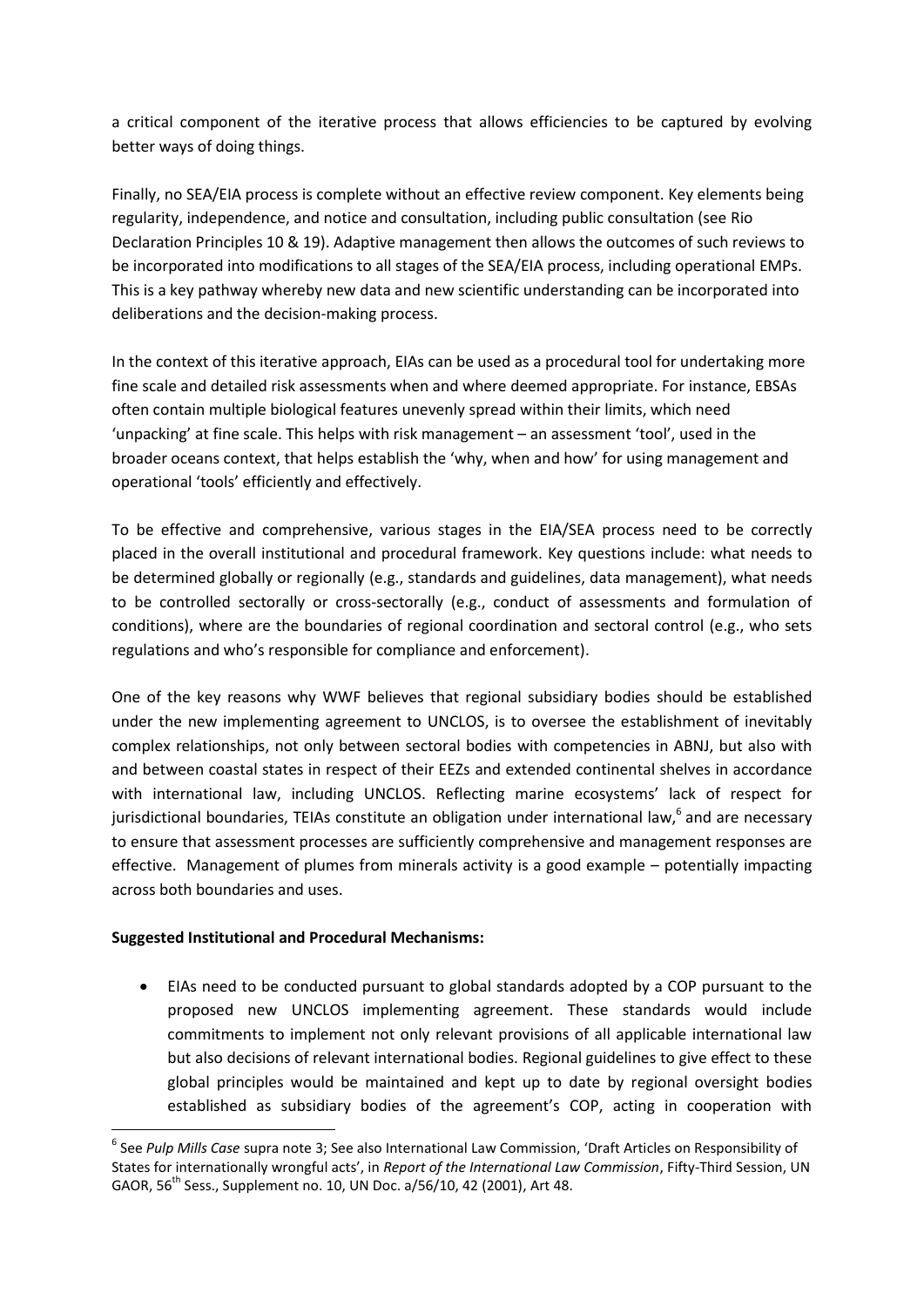competent sectoral bodies and relevant coastal states. A key consideration would be choice of level of assessment based on consideration of how threats and cross-sectoral and cumulative impacts, within and between sectors, within and beyond national jurisdiction, are to be identified, assessed and managed.

- SEAs need to be rolled out globally at the regional level by regional oversight bodies at the appropriate scale at which such strategic assessments are best done. Global standards, guidelines and procedures would ensure coherence and appropriate involvement of interested states and competent bodies, including regional seas organisations and other relevant international bodies. They would also ensure effective operationalisation of integrated ocean management (IOM) and ecosystem-based management (EBM).
- SEAs, including regional environmental assessments and transboundary EIAs, and resultant Strategic or Regional EMPs would provide strong efficiencies for subsequent EIAs and finer scale EMPs. This is because big questions have already been identified and identified threats are already under management allowing operators to know what to expect in terms of likely conditions and expected performance outcomes (e.g., underwater noise restrictions where SEAs could establish standing arrangements that would obviate the need for noise to be evaluated anew by each EIA, likewise, MPA networks can be established in advance.
- SEAs also drive research and monitoring filling gaps in information and understanding, strengthening baseline studies, driving a research agenda, improving data flows to support monitoring, supporting data set management, etc..
- SEAs can also be used to evaluate broader issues, especially likely and reported impacts of climate change, including ocean acidification, current perturbation, sea surface warming, species/ecosystem shifts, etc.
- The approach for both EIAs and SEAs needs to ensure that: (i) adjacent and associated coastal state EEZ waters are properly included through transboundary EIAs; and (ii) interests and decisions of other intergovernmental bodies (e.g., CITES, CMS listings, CBD decisions, etc.) are recognised and such bodies are properly engaged and involved.
- And, last but not least, whatever processes and institutional arrangements are created need to provide for land-based sources of pollution to be considered and addressed. In other words, competent bodies have a responsibility for conserving and sustainably using BBNJ and anything that poses a threat to that is relevant, even if it does not comprise an in situ ocean use. Those states involved would need to identify and engage other relevant states, including relevant bodies and processes, with a view to assisting in the development and implementation of threat reduction and impact mitigation strategies.